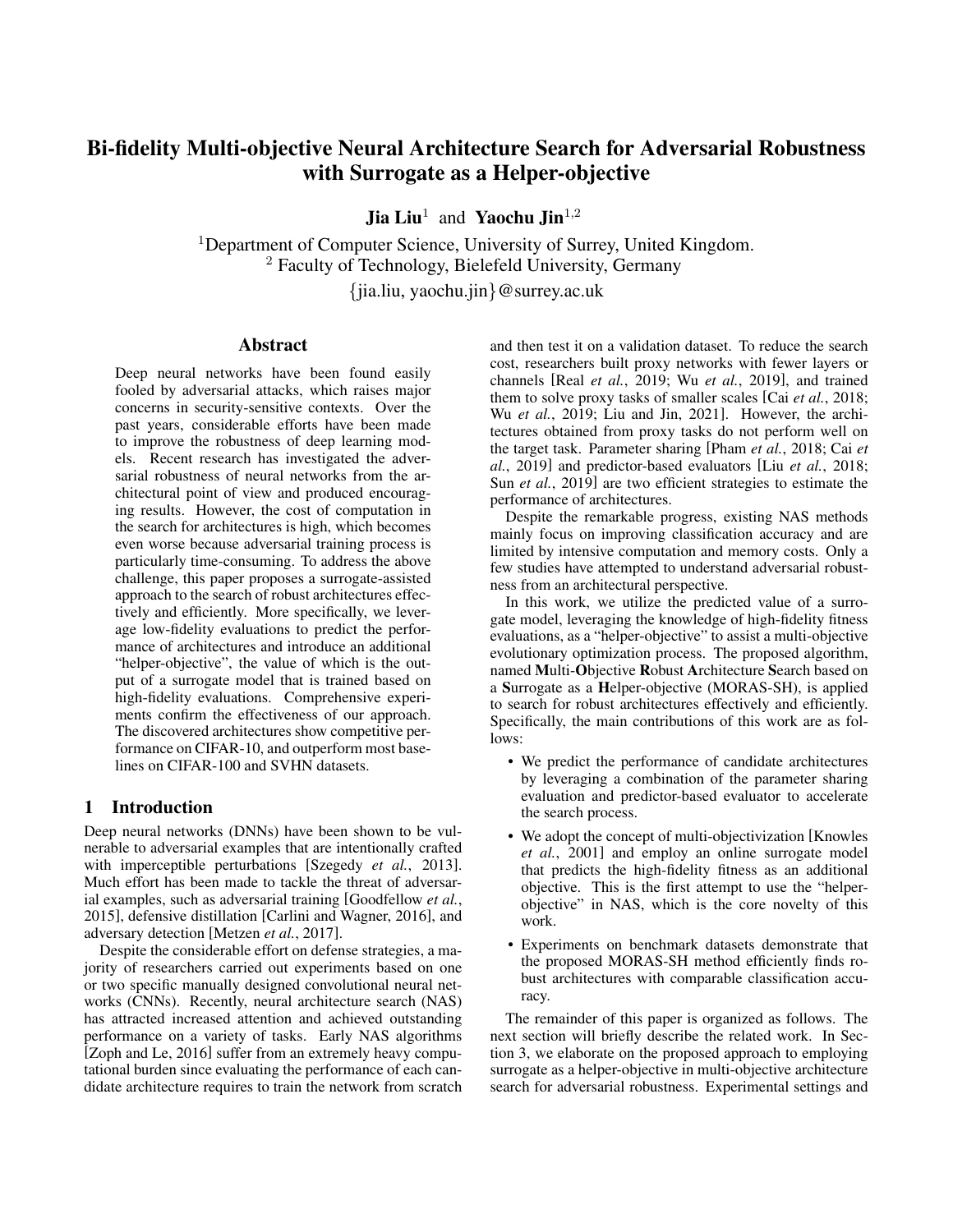implementation details are presented in Section [4,](#page-3-0) followed by descriptions of the experimental results and discussion in Section [5.](#page-4-0) Finally, we summarize our findings along with future work.

# 2 Related Work

#### <span id="page-1-1"></span>2.1 Adversarial Attack and Defense

Deep learning models can be misled by adversarial attacks, such as fast gradient sign method (FGSM) [\[Goodfellow](#page-6-0) *et al.*[, 2015\]](#page-6-0), basic iterative method [\[Kurakin](#page-6-7) *et al.*, 2016], and C&W attack [\[Carlini and Wagner, 2017\]](#page-6-8). One of the strongest adversarial attacks, PGD [\[Madry](#page-7-7) *et al.*, 2018], which combines randomized initialization with multi-step attacks, can be expressed as follows:

$$
\mathbf{X}_0 = \mathbf{X} + \mathcal{U}(-\epsilon, \epsilon), \tag{1}
$$

$$
\mathbf{X}_{n+1} = \mathbf{x}_{n+1} \left\{ \mathbf{X}_n + \alpha \cdot \text{sign}(\nabla_{\mathbf{X}_n^*} J(\mathbf{X}_n, y)) \right\} (2)
$$

where  $X$  denotes the adversarial examples,  $X$  denotes the original examples, U refers to a uniform distribution,  $\epsilon$  is a hyper-parameter that controls the magnitude of the disturbance,  $\alpha$  represents the step size, y denotes the true label, and  $X_{\epsilon}(B)$  denotes the projection to  $B(\mathbf{X}, \epsilon)$ .

Extensive counter-measures have been designed to improve the robustness of deep learning models. The most effective and popular defense technique is adversarial training [\[Goodfellow](#page-6-0) *et al.*, 2015; Madry *et al.*[, 2018\]](#page-7-7), which improves the robustness of a network by training it together with adversarial examples. Adversarial training works by minimizing the weighted training loss on clean and adversarial examples. In this work, we employ PGD adversarial training (PGD-AT) to train the supernet and the architectures that are going to be evaluated for final evaluation. The PGD-AT process can be mathematically expressed as:

$$
\min_{\theta} \mathsf{E}_{(\mathbf{X},y)} \, D^J(PGD(\mathbf{X}, \cdot), y) \tag{3}
$$

where is the threat model.

#### 2.2 Neural Architecture Evaluators

Parameter sharing and predictor-based evaluators are two commonly used techniques to efficiently evaluate architectures without training each candidate architecture from scratch.

Parameter sharing [Pham *et al.*[, 2018\]](#page-7-5), also known as weight sharing, is the process of building and training a super-large network within a given search space, and then the subnet directly shares the parameters from supernet. This over-parameterized supernet will contain all possible subnets. Therefore, the evaluation of subnets greatly reduces the time to evaluate candidate architectures because they share the parameters of the supernet without training them from scratch. Sample-based single-path training is a common method for training the supernet, which is trained by uniform sampling or fair multipath sampling and optimizing single paths. After training, the supernet can act as a performance estimator for different paths. When choosing a path, it can be carried out through various search strategies, such as evolutionary algorithms or reinforcement learning.

The most popular predictor in NAS is the surrogate-based predictor [Sun *et al.*[, 2019\]](#page-7-6) based on supervised learning. To obtain the data for training the predictor, it is necessary to train a large number of architectures initially, which is prohibitively time-consuming. The predictor then takes the architecture descriptions as inputs, and outputs the predicted performance scores. Utilizing a good predictor, promising architectures can be selected to be evaluated by the expensive evaluator. The query time is short, which allows large amount of predictions to be made during NAS.

In summary, both one-shot evaluators and predictor-based evaluators can accelerate the NAS process. However, how to combine them effectively and further reduce the computational time remains a challenging topic [Liu *et al.*[, 2022\]](#page-6-9).

### 2.3 Evolutionary Multi-objective Neural Architecture Search

Differentiable NAS, reinforcement learning and Bayesian optimization based NAS methods usually transform multiobjective NAS into a single-objective one using scalarization or an additional constraint. However, scalarization approaches were shown to be not as efficient as Pareto approaches. Multi-objective EAs are popular in solving multiobjective problems and have been shown to be successful in finding a set of Pareto optimal neural architectures in NAS [\[Zhu and Jin, 2020;](#page-7-8) Yang *et al.*[, 2020;](#page-7-9) Hu *et al.*[, 2021;](#page-6-10) Lu *et al.*[, 2020\]](#page-7-10).

Despite remarkable progress, the research on multiobjective NAS for the resilience of architectures against adversarial attacks [\[Vargas and Kotyan, 2019;](#page-7-11) Guo *et al.*[, 2020;](#page-6-11) Yue *et al.*[, 2020;](#page-7-12) Xie *et al.*[, 2021\]](#page-7-13) has been sporadic. In our previous work, we introduced MORAS [\[Liu and Jin, 2021\]](#page-6-3) to search for architectures that are less sensitive to various adversarial attacks. However, the search process is timeconsuming because each architecture in the population must be trained to obtain the fitness values. This work, by contrast, combines supernet training with surrogates to assist the evaluation process, thereby further improving the search efficiency.

### <span id="page-1-0"></span>3 The Proposed Approach

In this section, we develop a multi-objective architecture search for adversarial robustness with a surrogate as a "helper-objective", namely MORAS-SH. As shown in Figure [1,](#page-2-0) MORAS-SH consists of three parts, i.e., architecture evolution, architecture evaluation, and architecture training.

We employ the elitist non-dominated sorting genetic algorithm (NSGA-II) [Deb *et al.*[, 2002\]](#page-6-12) as the baseline for architecture evolution. To efficiently evaluate the architectures, we estimate the performance of architectures on both clean images and adversarial examples by leveraging low-fidelity fitness evaluations. To guide the search for good solutions and help maintain diversity in the population, we train a surrogate by leveraging high-fidelity evaluations to predict the performance of the candidate architectures and the predicted value is used as a "helper-objective". The low-fidelity and highfidelity fitness values are obtained by inheriting weights W from a pre-trained supernet  $N$  on partial and full validation sets, respectively.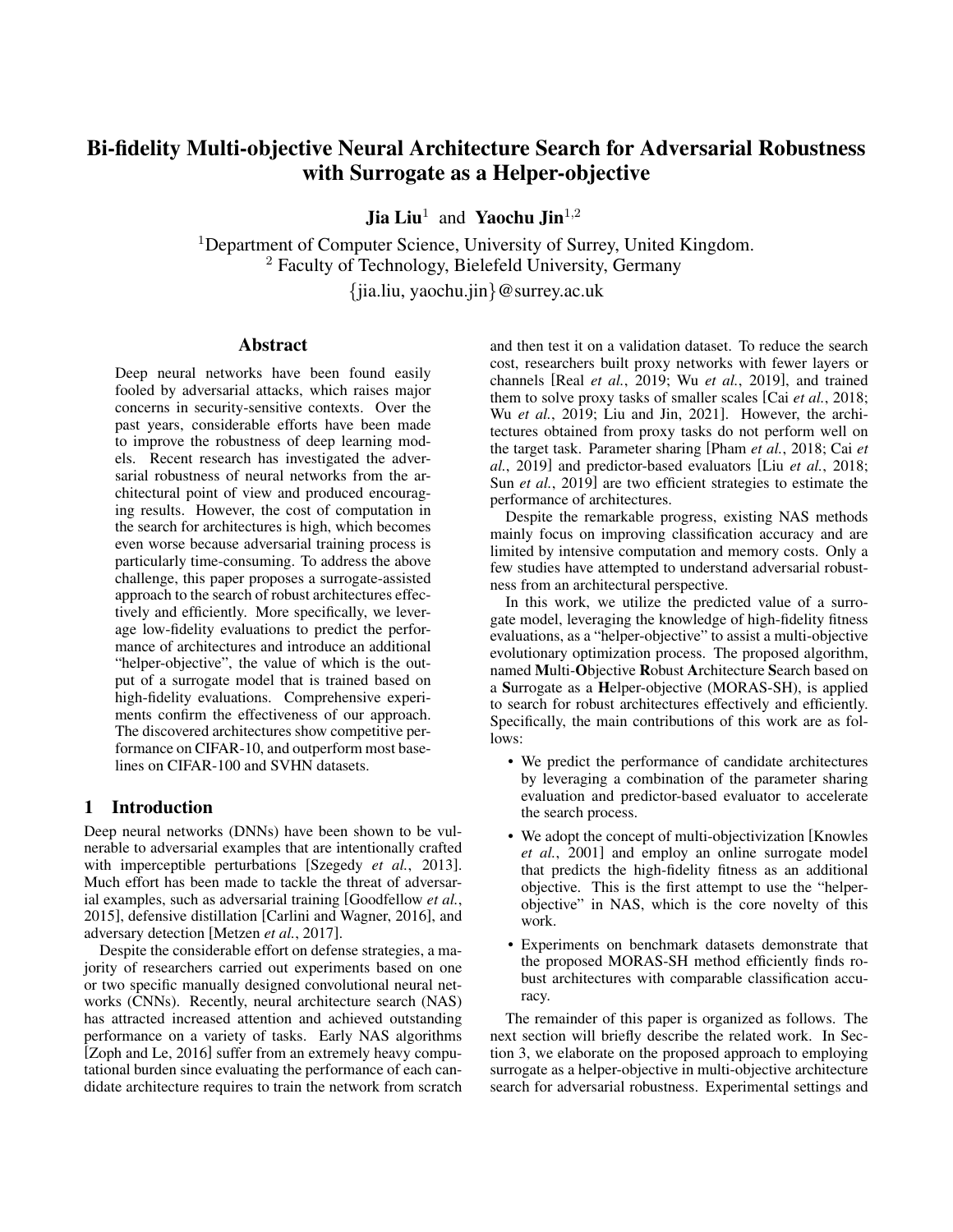<span id="page-2-0"></span>

Figure 1: Overall Framework.

### <span id="page-2-1"></span>3.1 Search Space and Embedding

The search space we use is the same as the stage-wise search space in [Ning *et al.*[, 2020a\]](#page-7-14). We use adjacency matrix encoding, which is the most common type of encodings used in current NAS research.

A surrogate model s, usually constructed by an MLP or RBF, takes a neural architecture as input and outputs a predicted score. Following [Ning *et al.*[, 2020a\]](#page-7-14), this work takes a graph-based neural architecture encoder called GATES [\[Ning](#page-7-15) *et al.*[, 2020b\]](#page-7-15) that maps a neural architecture into a continuous embedding space, and then concatenate the embeddings of the four stage-wise block topologies as the architecture embedding.

## <span id="page-2-2"></span>3.2 Multi-objectivization

Multi-objectivization [\[Knowles](#page-6-6) *et al.*, 2001] was intended to decompose a single-objective optimization problem into subobjectives to reduce local optima. The concept of multiobjectivezation is developed by simultaneously optimizing the primary objective and some helper-objectives [\[Jensen,](#page-6-13) [2004\]](#page-6-13). Some research [Huang *et al.*[, 2020\]](#page-6-14) also adds a helper-objective to multi-objective optimization problems to further enhance the performance. With the help of multiobjectivization, the optimizer can perform better than focusing on the primary objectives only because the helperobjective helps maintain diversity, and guides the search away from local optima.

In this work, we include the predicted score of a surrogate as an helper-objective, where the primary objectives are the accuracy and robustness of networks. Although multiobjectivization has been used in many studies to solve difficult optimization problems, it is the first attempt to employ it in NAS and it is also novel to utilize the predicted values of a surrogate model as a helper-objective.

Both the evaluations using the low-fidelity fitness functions and surrogate models are computationally cheap yet correlated with the high-fidelity fitness function. However, neither of them is accurate enough to find a satisfactory solution to a bi-fidelity optimization problem. Moreover, the estimated performance according to the low-fidelity evaluation may be inconsistent with the one predicted by a surrogate. Hence, we use the predicted scores obtained from a surrogate as an additional objective to assist the evolutionary process with lowfidelity evaluation. We formulate NAS as the following threeobjective minimization problem:

$$
\min: F(x) = \{f_1, f_2, f_3\} \tag{4}
$$

$$
f_1(x) = f_1^l(x) = 1 - (\frac{1}{N} \sum |(\hat{y} = y))
$$
 (5)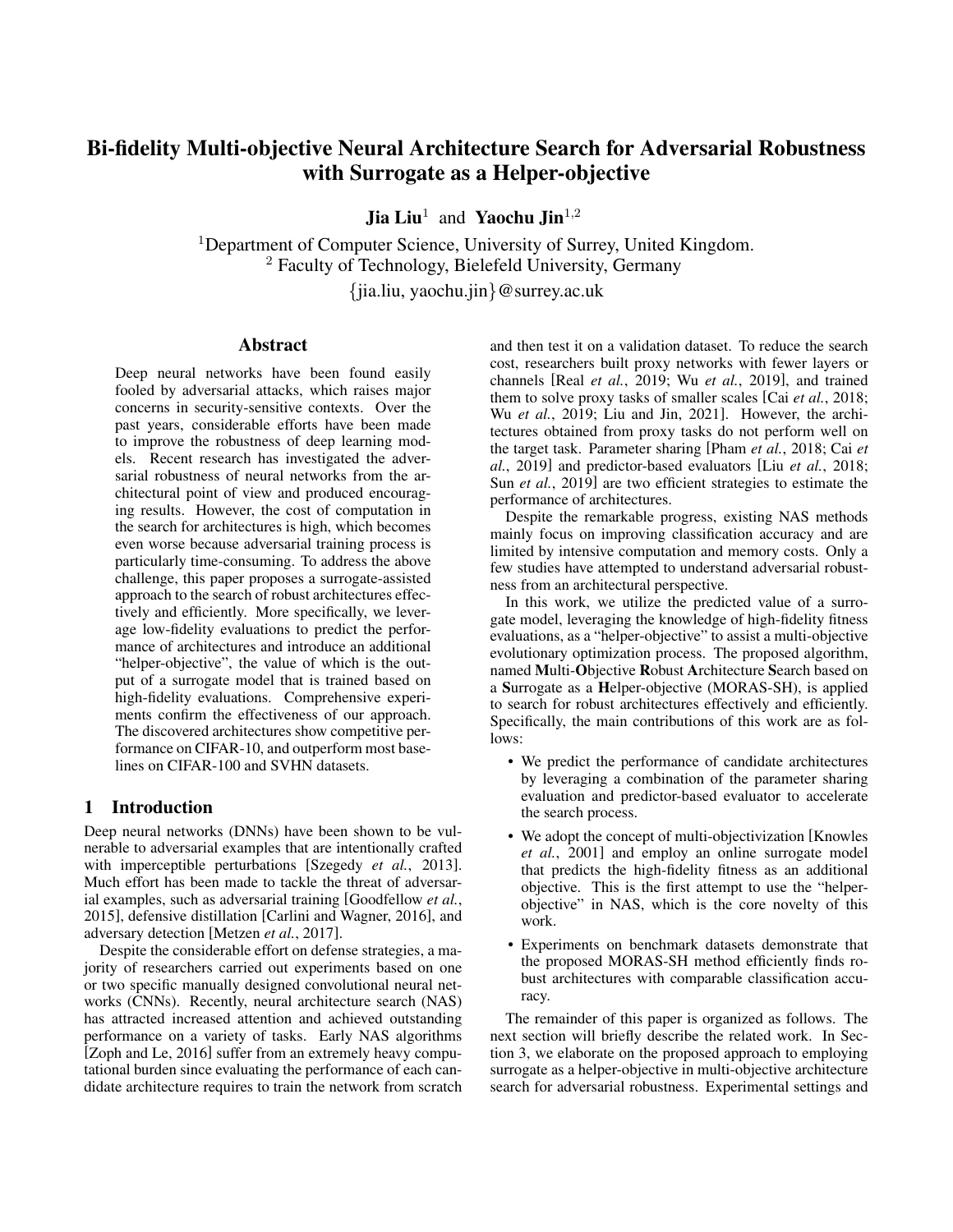$$
f_2(x) = f_2^l(x) = 1 - \left(\frac{1}{N} \sum |\langle \hat{y}_{adv} = y \rangle\rangle\right) \tag{6}
$$

$$
f_3(x) = f_s(x) \tag{7}
$$

where  $f_1(x)$ ,  $f_2(x)$  are the primary objectives,  $\{f_1^l(x)$ ,  $f_2^l(x)$ } denote low-fidelity fitness evaluations calculated by the error rate on the partial validation set. The candidate architectures inherit parameters from the supernet directly, so the computational cost is less expensive.  $f_3(x)$  represents the "helper-objective", which equals the predicted score  $f_s(x)$  of the surrogate model.

The surrogate model is trained to approximate high-fidelity fitness using data  $S$ . Initially, we sample  $m$  solutions using the Latin hypercube sampling [\[Stein, 1987\]](#page-7-16) and calculate their fitness using the high-fidelity evaluation, which is calculated by the error rate on the entire validation set. The inputs of the surrogate model are the values of architectures after embedding by using GATES [Ning *et al.*[, 2020b\]](#page-7-15). The approximation error of the surrogate model is inevitable. Therefore, infilling samples from the current population will be added to  $S$  after evolving  $G$  generations. As suggested in [Wang *et al.*[, 2020\]](#page-7-17), we select promising and uncertain solutions as infilling samples.

## 3.3 Overall Framework

The MORAS-SH workflow is composed of the following three steps:

- 1. Supernet Training. In a predefined architecture search space (Sec. [3.1\)](#page-2-1), we adversarially train a supernet  $\mathcal N$ by using a 7-step PGD attack (PGD-7) (Sec. [2.1\)](#page-1-1) on training data  $D_{tr}$ .
- 2. Architecture Evolution. We randomly initialize a population  $P_0$  with n individuals (candidate topologies). For each individual, the low-fidelity evaluation is used to estimate its fitness values and the predicted score obtained from a surrogate model is used as a "helper-objective" (Sec. [3.2\)](#page-2-2). The individuals in the population are gradually updated according to NSGA-II during the architecture optimization step. Concretely, we employ simulated binary crossover (SBX) and polynomial mutation (PM) [Deb *et al.*[, 1995\]](#page-6-15) to generate offspring. This process repeats  $G$  iterations and then  $k$  individuals from the current population are selected according to the infill criterion. The surrogate model will be updated using  $S$ .
- 3. Final Training. Since we evaluate the candidate architectures during the search process by using low-fidelity evaluation with the surrogate as a helper-objective, the evaluations are of low precision. We consider this process as a pre-screening criterion. After the computation budget is exhausted, we evaluate all the non-dominant solutions in  $\hat{A}$  from the pre-screening criterion on the complete validation set with high fidelity to conduct secondary screening and then filter out the non-dominated solutions A for final adversarial training from scratch on fully training data  $D$  using PGD-AT.

# <span id="page-3-0"></span>4 Experimental Settings

### 4.1 Datasets

Three widely-studied datasets are involved in the experiments, CIFAR-10 [\[Krizhevsky](#page-6-16) *et al.*, 2010], CIFAR-100 [\[Krizhevsky](#page-6-17) *et al.*, 2009] and Street View House Numbers (SVHN) [\[Netzer](#page-7-18) *et al.*, 2011]. We conduct a robust architecture search on CIFAR-10, and evaluate the discovered architectures on the CIFAR-10, CIFAR-100 and SVHN datasets.

#### 4.2 Peer Competitors

The first group of baselines includes MobileNet-V2 [\[Sandler](#page-7-19) *et al.*[, 2018\]](#page-7-19), VGG-16 [\[Simonyan and Zisserman, 2014\]](#page-7-20), and ResNet-18 [He *et al.*[, 2016\]](#page-6-18), which are manually designed by human experts. The second group represents NAS-based approaches in a search space that is similar to ours, including RobNet-Free [Guo *et al.*[, 2020\]](#page-6-11), MSRobNet-1560 [\[Ning](#page-7-14) *et al.*[, 2020a\]](#page-7-14) and MSRobNet-1560-P [Ning *et al.*[, 2020a\]](#page-7-14). The third group of competitors are conducted for ablation study. The main components of MORAS-SH include high-fidelity evaluation, low-fidelity evaluation, and surrogate modeling, which are actually part of the pre-screening of robust architectures. We conduct experiments with each components, which are termed MORAS-H, MORAS-L, MORAS-S.

#### 4.3 Implementation Details

We used NVIDIA Titan RTX GPUs and implemented the experiments using PyTorch. PGD-7 under  $\ell_1$  norm with  $\epsilon = 8/255$  and step size  $\eta = 2/255$  is used for adversarial training.

We train the supernet with initial channel number of 44 for 400 epochs. We use an SGD optimizer with a batch size of 64, a weight decay of 1e-4, and a momentum of 0.9. The learning rate is initially set to 0.05 and decayed to 0 following a cosine schedule.

During the search process, we employ RBF and MLP as the surrogate separately. After GATES embedding, a 128 dimensional vector is fed into the surrogate. We sample 200 architectures to train an initial surrogate.

To limit the computational overhead, we set the maximum search time as three days. The portion of low-fidelity evaluation data is set to 0.2 according to [Zhou *et al.*[, 2021\]](#page-7-21). To further alleviate the computational burden, we use the FGSM attack as an efficiency proxy [Ning *et al.*[, 2020a\]](#page-7-14) of the PGD-7 since NAS does not necessarily require accurate performance and the evaluation could be accelerated by roughly  $8 \times$ . We use a population size of 100 and update the surrogate every 20 iterations. Ten samples will be infilled to the set  $S$ . The probabilities for crossover and mutation are set to 0.9 and 0.02, respectively.

For better performance, we augmented the initial channels of the architectures for the final training to 55. For the final comparison on CIFAR-10, CIFAR-100 and SVHN, we adversarially train the architectures for 110 epochs on CIFAR-10/CIFAR-100 and 50 epochs on SVHN, using PGD-7 attacks with  $\epsilon = 8/255$  and step size  $\eta = 2/255$ , and other settings are also kept the same.

To evaluate the adversarial robustness of the trained models, we apply the FGSM [\[Goodfellow](#page-6-0) *et al.*, 2015] with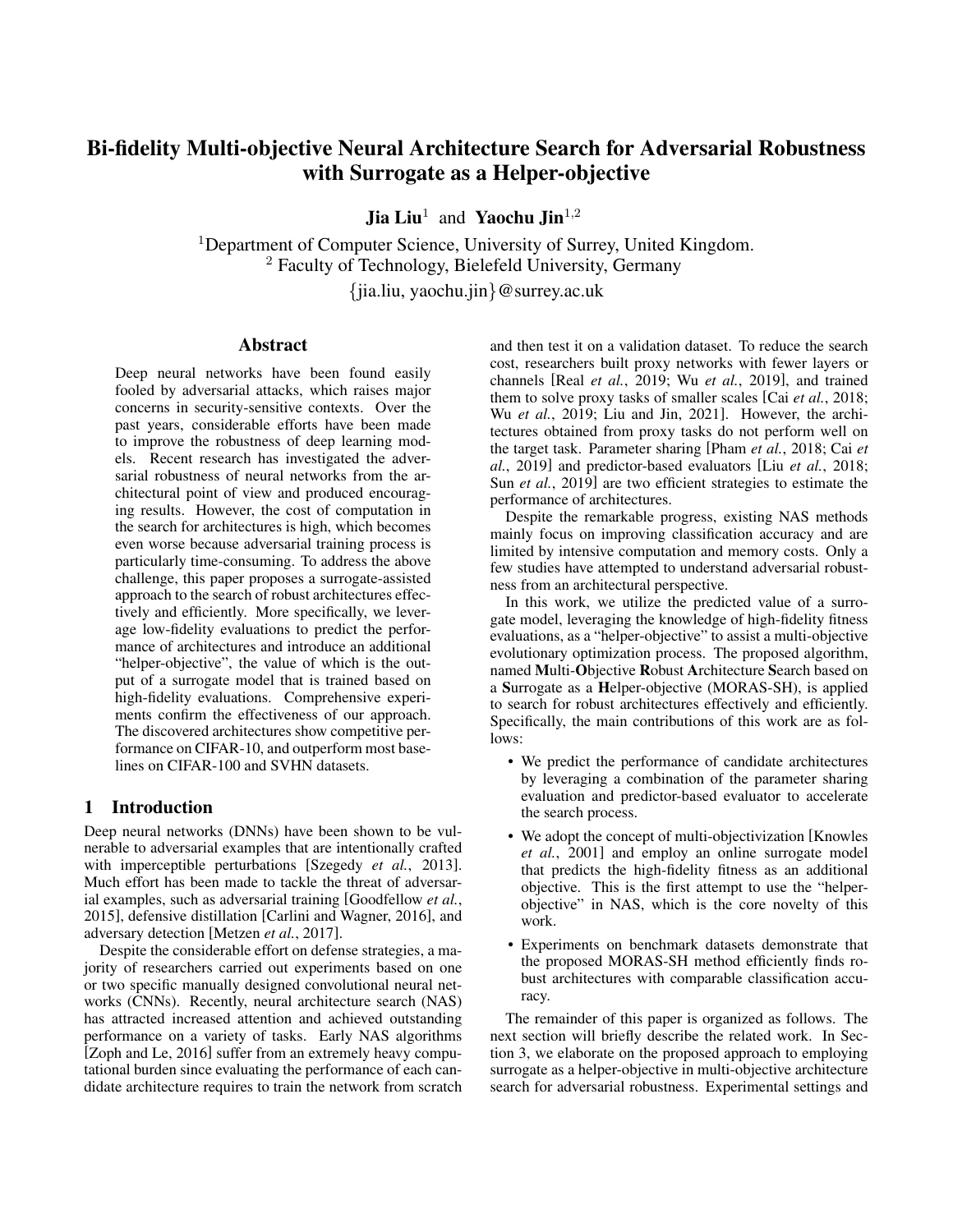$\epsilon = 8/255$  and PGD [\[Madry](#page-7-7) *et al.*, 2018] with different step numbers.

## <span id="page-4-0"></span>5 Experimental Results

#### 5.1 Performance of MORAS-SH on CIFAR-10

From the set of non-dominated solutions returned after the evolution, we obtained 91 and 43 architectures by using the proposed MORAS-SH with a surrogate of RBF and MLP, respectively. After the second screening by high-fidelity evaluation, the number of non-dominated solutions both reduce to eight. We then fully train the 16 architectures and choose three architectures for each method based on their trade-offs.

Table [1](#page-5-0) compares the performances of the architectures under various adversarial attacks. The architectures discovered by our method are referred to as MORAS-SHNets, where MORAS-SHNet-M and MORAS-SHNet-R represent the architectures obtained by MORAS-SH with an MLP and RBF as the surrogate, respectively. The results of RobNets-Free and MORobNet series are extracted from [Guo *et al.*[, 2020\]](#page-6-11) and [Ning *et al.*[, 2020a\]](#page-7-14), respectively.

As can be seen from Table [1,](#page-5-0) our MORAS-SHNet-R1 achieves 86% accuracy on clean data sets, outpacing all competitors. Under the FGSM attack, our MORAS-SHNet-M2 achieves an accuracy of 60.1%, which is also the best result among the competitors. Under the PGD-7 attack, MORAS-SHNet-R2 achieves 56.2% accuracy, the same as the MSRobNet-1560, which is also the highest. Under the PGD-20 and PGD-100 attacks, the best results are achieved by MSRobNet-1560, and our MORAS-SHNet-R2 and MORAS-SHNet-R3 are the second best.

We can see that the architectures discovered by MORAS-SHNets significantly outperform the manually designed CNNs under FGSM and strong adversarial attacks (PGD-7/10/100). With a similar number of parameters, MORAS-SHNets outperform other NAS-based peer competitors on clean samples and the samples with FGSM and PGD-7 attack. Moreover, the computational cost of MORAS-SH is smaller than the MSRobNet series since only one supernet is trained instead of eight. It illustrates that our approach can effectively and efficiently search for architectures with adversarial robustness.

#### 5.2 Transferability to CIFAR-100 and SVHN

In line with the practice adopted in most previous NAS methods [Ning *et al.*[, 2020a\]](#page-7-14), we evaluate the transferability of the obtained architectures by inheriting the topology optimized for one dataset with weights retrained for a new dataset. We train MORAS-SHNets on CIFAR-100 and SVHN, and present the comparative results in Table [2.](#page-5-1)

In general, our models are consistently more robust than manually designed networks on both CIFAR-100 and SVHN. As shown in Table [2,](#page-5-1) on SVHN, our MORAS-SHNet-M3 outperforms all peer competitors in all cases, the results under different adversarial attacks are much better than the peer competitors. MORAS-SHNet-R1 outperforms others on clean CIFAR-100. However, the overall performance of our network is not as good as MSRobNet. Therefore, the transferability of this method needs to be improved. In the future,

<span id="page-4-1"></span>

Figure 2: Pareto fronts obtained by comparative experiments. The parameters are inherited from the supernet.

we will investigate how to enhance the transferability of the network.

#### 5.3 Ablation Study

This section aims to disentangle the individual contribution of each main component in the proposed method. In the ablation experiment, we assume that the fitness values obtained by the parameters of the architectures inherited directly from the supernet after a complete validation set test are relatively accurate, that is, we use high-fidelity evaluation to measure the performance of the algorithms under comparison in the pre-screening process. To be fair, all experiments are terminated for three days.

Over a three-day evolutionary process, we obtained the non-dominated solutions of each experiment for prescreening. The method we propose, with the surrogate model as a helper-objective, has a large number of solutions obtained in the pre-screening. We draw the Pareto frontier obtained after a high-fidelity evaluation of the predicted non-dominated solution obtained after three days of running each experiment on Fig. [2.](#page-4-1)

As can be seen from Fig. [2,](#page-4-1) the solutions obtained by MORAS-H, MORAS-L, MORAS-S-M and MORAS-S-R are dominated by the solutions obtained by the methods we propose. The solutions obtained by MORAS-L is comparable to our method, and in order to prove the superiority of our method, we further trained them from scratch in a complete adversarial training on CIFAR-10. We show the performance of each network after training in Figure [3.](#page-5-2) As shown in Figure [3,](#page-5-2) the architectures that MORAS-L searched for are dominated by most of the architectures we searched. This further validates the effectiveness of our surrogate model as a helperobjective.

Here we list why separately considering different parts fails to obtain promising Pareto fronts. Evaluating each candidate architecture through high-fidelity evaluations at each iteration is prohibitively expensive. With a given budget, MORAS-H can iterate only a few generations, leading to MORAS-H's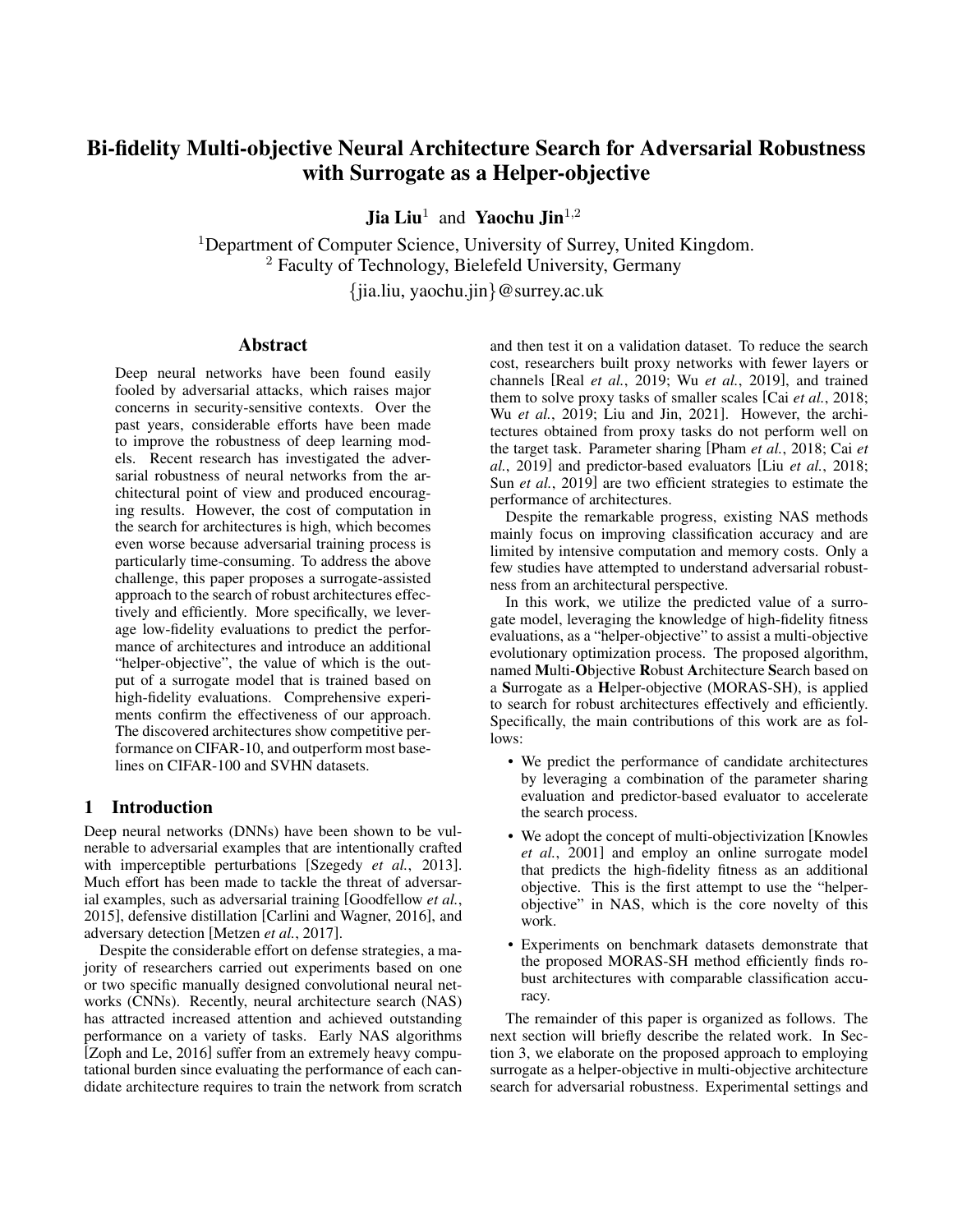<span id="page-5-0"></span>

|                            | Architecture    | Clean $(\% )$ | $FGSM(\%)$ | $PGD-7(%)$ | PGD-20 $(\% )$ | $PGD-100(%)$ | $\#Para(M)$ | FLOPS (M) |
|----------------------------|-----------------|---------------|------------|------------|----------------|--------------|-------------|-----------|
| Manually designed networks | MobileNet-V2    | 77.0          | 53.0       | 50.1       | 48.0           | 47.8         | 2.30        | 182       |
|                            | VGG-16          | 79.9          | 53.7       | 50.4       | 48.1           | 47.9         | 14.73       | 626       |
|                            | ResNet-18       | 83.9          | 57.9       | 54.5       | 51.9           | 51.5         | 11.17       | 1110      |
| NAS-based methods          | RobNet-Free     | 82.8          | 58.4       | 55.1       | 52.7           | 52.6         | 5.49        | 1560      |
|                            | MSRobNet-1560   | 84.8          | 60.0       | 56.2       | 53.4           | 52.9         | 5.30        | 1588      |
|                            | MSRobNet-1560-P | 85.2          | 59.4       | 55.2       | 51.9           | 51.5         | 4.88        | 1565      |
| Ours                       | MORAS-SHNet-M1  | 85.8          | 59.4       | 55.5       | 52.5           | 52.1         | 5.22        | 1634      |
|                            | MORAS-SHNet-M2  | 85.4          | 60.1       | 55.8       | 52.9           | 52.4         | 5.05        | 1606      |
|                            | MORAS-SHNet-M3  | 85.5          | 59.6       | 55.6       | 52.8           | 52.5         | 5.20        | 1661      |
|                            | MORAS-SHNet-R1  | 86.0          | 59.9       | 55.4       | 52.1           | 51.6         | 5.60        | 1525      |
|                            | MORAS-SHNet-R2  | 85.6          | 59.9       | 56.2       | 53.1           | 52.6         | 5.42        | 1471      |
|                            | MORAS-SHNet-R3  | 85.1          | 59.9       | 55.8       | 53.0           | 52.7         | 5.41        | 1484      |
|                            |                 |               |            |            |                |              |             |           |

Table 1: Comparison with peer competitors under various adversarial attacks on CIFAR-10.

Table 2: Comparison with peer competitors under various adversarial attacks on CIFA-100 and SVHN.

<span id="page-5-1"></span>

|                | CIFAR-100                |                       |             |                          |                  | <b>SVHN</b> |                    |               |             |              |  |
|----------------|--------------------------|-----------------------|-------------|--------------------------|------------------|-------------|--------------------|---------------|-------------|--------------|--|
| Architecture   | Clean $(\%)$             | <b>FGSM</b><br>$($ %) | (%<br>PGD-7 | $PGD-20(%)$              | $PGD-100$<br>(%) | (%<br>Clean | <b>FGSM</b><br>(%) | $PGD-7$<br>(% | $PGD-20(%)$ | $PGD-100(%)$ |  |
| MobileNet-V2   | 48.2                     | 28.1                  | 27.3        | 26.3                     | 26.2             | 93.9        | 73.0               | 61.9          | 55.7        | 53.9         |  |
| $VGG-16$       | 51.5                     | 29.1                  | 27.1        | 25.8                     | 25.8             | 92.3        | 66.6               | 55.0          | 47.4        | 45.1         |  |
| ResNet-18      | 59.2                     | 33.8                  | 31.6        | 29.9                     | 29.7             | 92.3        | 73.5               | 57.4          | 51.2        | 48.8         |  |
| RobNet-Free    | $\overline{\phantom{0}}$ | $\sim$                | $\sim$      | $\overline{\phantom{0}}$ | 23.9             | 94.2        | 84.0               | 66.1          | 59.7        | 56.9         |  |
| MSRobNet-1560  | 60.8                     | 35.1                  | 33.2        | 31.7                     | 31.5             | 95.0        | 77.5               | 64.0          | 57.0        | 54.2         |  |
| MSRobNet-2000  | 61.6                     | 34.8                  | 32.9        | 31.6                     | 31.5             | 94.9        | 84.8               | 65.3          | 58.8        | 55.1         |  |
| MORAS-SHNet-M1 | 61.4                     | 32.9                  | 30.5        | 28.6                     | 28.4             | 94.8        | 86.7               | 78.4          | 66.0        | 61.2         |  |
| MORAS-SHNet-M2 | 61.2                     | 34.1                  | 30.9        | 29.1                     | 28.8             | 94.4        | 84.3               | 65.3          | 58.6        | 55.6         |  |
| MORAS-SHNet-M3 | 61.5                     | 33.9                  | 32.6        | 29.5                     | 29.3             | 95.8        | 90.6               | 85.7          | 73.7        | 66.3         |  |
| MORAS-SHNet-R1 | 61.8                     | 34.1                  | 30.8        | 28.6                     | 28.2             | 94.9        | 85.4               | 64.1          | 57.8        | 54.9         |  |
| MORAS-SHNet-R2 | 61.4                     | 33.0                  | 30.6        | 28.9                     | 28.5             | 94.3        | 83.9               | 63.8          | 58.1        | 55.4         |  |
| MORAS-SHNet-R3 | 61.4                     | 33.0                  | 33.1        | 31.3                     | 31.2             | 94.7        | 77.3               | 61.4          | 55.1        | 52.8         |  |

<span id="page-5-2"></span>

Figure 3: The performance of architectures obtained by comparative experiments after adversarial training from scratch.

inability to find better architectures in a vast search space. If using low-fidelity evaluation merely during the search process, MORAS-L can search for more generations in a limited time budget. However, the diversity of solutions is poor, and the number of non-dominated solutions obtained after the search is also small. If using the surrogate model merely in the search process, the search will be misled due to the inaccurate prediction results of the previous surrogate model. Even if the surrogate model is gradually updated with the generation increases, the range of predicted values of the updated surrogate model also changes. This means that if the surrogate model becomes more accurate, but its predictions are not as good as the previous generation of individuals, such excellent individuals will also be eliminated. In other work [\[Ning](#page-7-15) *et al.*[, 2020b;](#page-7-15) Ning *et al.*[, 2020a\]](#page-7-14), researchers have trained a surrogate model with the relative ranking rather than the absolute performance values, which does not arise from the above problems. In future studies, we will introduce relative ranking into multi-objective evolutionary searches.

### 5.4 Discussion

To search for robust network architectures at a limited computational cost, we combined weight sharing and a surrogateassisted approach. By using the surrogate model as an additional objective, we found that our approach can efficiently and effectively search for robust architectures compared to peer competitors on the CIFAR-10 dataset. And the network architecture is also transferable, especially on the SVHN dataset.

In terms of computational cost, we only pre-train one supernet at a time, and then inherit the parameters of the supernet when evaluating the candidate architecture, which greatly reduces the time required to evaluate the performance of the network. Moreover, we used a combination of low-fidelity evaluations and surrogate models to further speed up the search efficiency. The performance of the network obtained by our method is comparable to that of MSRobNets, but the computational cost is much less, since MSRobNets need to train eight supernets. It demonstrates that our approach can efficiently search for robust networks.

The time complexity of NSGA-II per generation is  $O(MN^2)$ . The number of objectives M is two if we merely consider the primary objectives. The computational complex-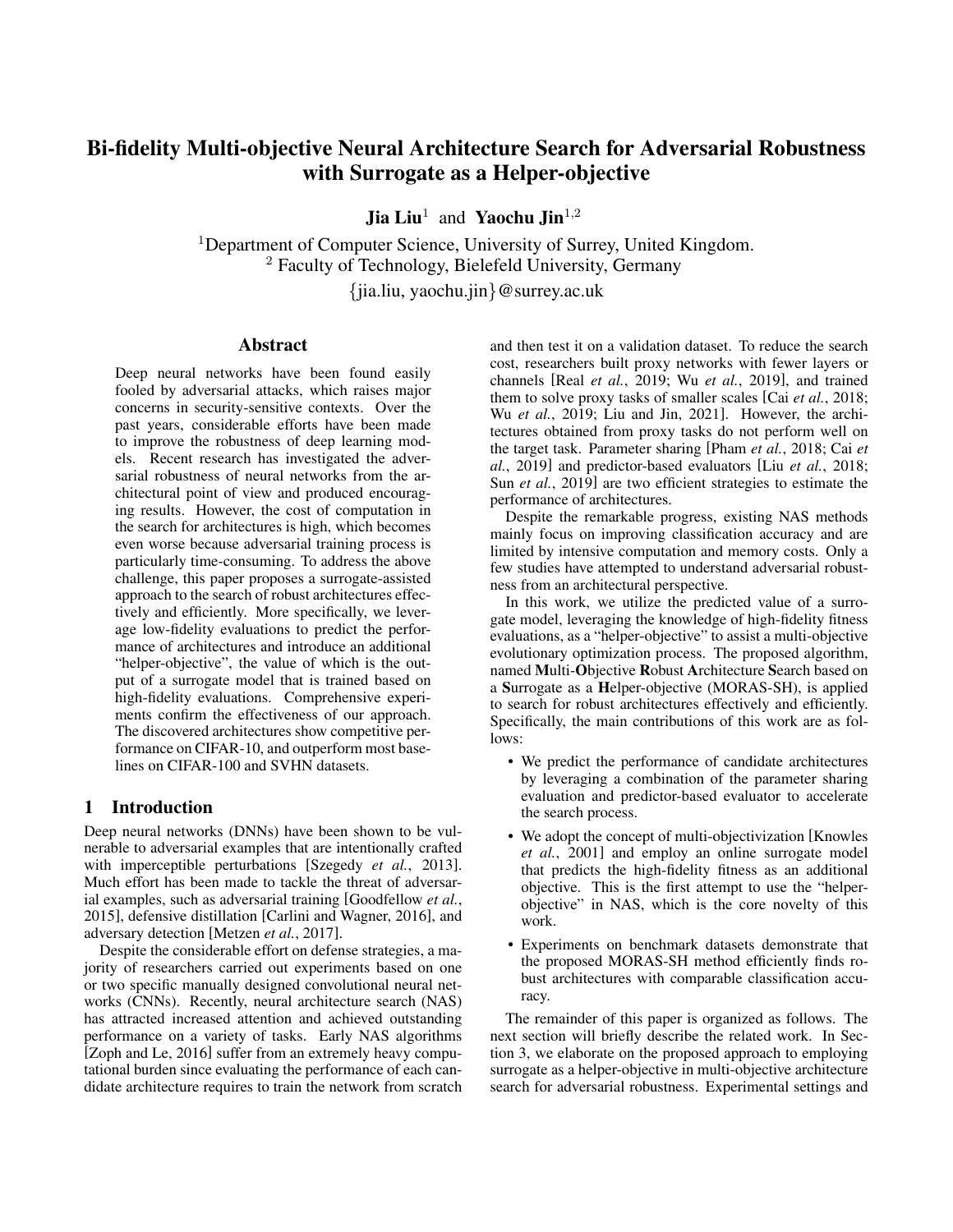ity will increase to  $O(4N^2)$  if we consider accuracy and adversarial robustness predicted by the surrogate model separately. In this work, we employ a weighted sum of the clean and adversarial error rates as a label for the architecture to simplify the optimization problem and reduce the difficulty of training the surrogate model. That is, the predicted score and helper-objective are only one dimension instead of two. The weights are both set to 0.5 for the sake of simplicity. Therefore, the time complexity is  $O(3N^2)$ .

## 6 Conclusion

We employ an MOEA-based NAS approach to search for architectures that are robust to adversarial attacks. To make the procedure efficient, we propose a multi-objective architecture search for adversarial robustness with the assistance of a surrogate as a "helper-objective", namely, MORAS-SH. During evolution, MORAS-SH maximally utilizes the learned knowledge from both low- and high-fidelity fitness. Experiments results on benchmark datasets demonstrate that the proposed MORAS-SH can efficiently provide several architectures on the Pareto front. The searched models are also superior to peer competitors in terms of robustness and accuracy.

Most research on NAS for robust architectures focuses on network architectures that perform well on both clean and adversarial examples but ignoring those that perform well on clean data sets but are sensitive to attacks. Few researchers have studied what kind of network topology or parameters cause this phenomenon. It is an interesting topic to study networks that perform well on clean data but are sensitive to attacks, and it will help to further understand the intrinsic nature of neural networks. Early detection of structural factors that make networks sensitive can accelerate the discovery and design of more robust networks.

## References

- <span id="page-6-2"></span>[Cai *et al.*, 2018] Han Cai, Tianyao Chen, Weinan Zhang, Yong Yu, and Jun Wang. Efficient architecture search by network transformation. In *Proceedings of the AAAI Conference on Artificial Intelligence*, volume 32, 2018.
- <span id="page-6-4"></span>[Cai et al., 2019] Han Cai, Chuang Gan, and Song Han. Once for all: Train one network and specialize it for efficient deployment. *arXiv preprint arXiv:1908.09791*, 2019.
- <span id="page-6-1"></span>[Carlini and Wagner, 2016] Nicholas Carlini and David Wagner. Defensive distillation is not robust to adversarial examples. *arXiv preprint arXiv:1607.04311*, 2016.
- <span id="page-6-8"></span>[Carlini and Wagner, 2017] Nicholas Carlini and David Wagner. Towards evaluating the robustness of neural networks. In *2017 IEEE Symposium on Security and Privacy (SP)*, pages 39–57. IEEE, 2017.
- <span id="page-6-15"></span>[Deb *et al.*, 1995] Kalyanmoy Deb, Ram Bhushan Agrawal, et al. Simulated binary crossover for continuous search space. *Complex systems*, 9(2):115–148, 1995.
- <span id="page-6-12"></span>[Deb *et al.*, 2002] Kalyanmoy Deb, Amrit Pratap, Sameer Agarwal, and TAMT Meyarivan. A fast and elitist multiobjective genetic algorithm: NSGA-II. *IEEE Transactions on Evolutionary Computation*, 6(2):182–197, 2002.
- <span id="page-6-0"></span>[Goodfellow *et al.*, 2015] Ian J Goodfellow, Jonathon Shlens, and Christian Szegedy. Explaining and harnessing adversarial examples. In *International Conference on Learning Representations*, 2015.
- <span id="page-6-11"></span>[Guo *et al.*, 2020] Minghao Guo, Yuzhe Yang, Rui Xu, Ziwei Liu, and Dahua Lin. When NAS meets robustness: In search of robust architectures against adversarial attacks. In *Proceedings of the IEEE/CVF Conference on Computer Vision and Pattern Recognition*, pages 631–640, 2020.
- <span id="page-6-18"></span>[He *et al.*, 2016] Kaiming He, Xiangyu Zhang, Shaoqing Ren, and Jian Sun. Deep residual learning for image recognition. In *Proceedings of the IEEE Conference on Computer Vision and Pattern Recognition*, pages 770–778, 2016.
- <span id="page-6-10"></span>[Hu *et al.*, 2021] Shengran Hu, Ran Cheng, Cheng He, Zhichao Lu, Jing Wang, and Miao Zhang. Accelerating multi-objective neural architecture search by randomweight evaluation. *Complex & Intelligent Systems*, pages 1–10, 2021.
- <span id="page-6-14"></span>[Huang *et al.*, 2020] Yuanjun Huang, Yaochu Jin, and Kuangrong Hao. Decision-making and multi-objectivization for cost sensitive robust optimization over time. *Knowledge-Based Systems*, 199:105857, 2020.
- <span id="page-6-13"></span>[Jensen, 2004] Mikkel T Jensen. Helper-objectives: Using multi-objective evolutionary algorithms for singleobjective optimisation. *Journal of Mathematical Modelling and Algorithms*, 3(4):323–347, 2004.
- <span id="page-6-6"></span>[Knowles *et al.*, 2001] Joshua D Knowles, Richard A Watson, and David W Corne. Reducing local optima in single-objective problems by multi-objectivization. In *International conference on evolutionary multi-criterion optimization*, pages 269–283. Springer, 2001.
- <span id="page-6-17"></span>[Krizhevsky *et al.*, 2009] Alex Krizhevsky, Geoffrey Hinton, et al. Learning multiple layers of features from tiny images. 2009.
- <span id="page-6-16"></span>[Krizhevsky *et al.*, 2010] Alex Krizhevsky, Vinod Nair, and Geoffrey Hinton. Cifar-10 (canadian institute for advanced research). *URL http://www. cs. toronto. edu/kriz/cifar. html*, 8, 2010.
- <span id="page-6-7"></span>[Kurakin *et al.*, 2016] Alexey Kurakin, Ian Goodfellow, and Samy Bengio. Adversarial examples in the physical world. *arXiv preprint arXiv:1607.02533*, 2016.
- <span id="page-6-3"></span>[Liu and Jin, 2021] Jia Liu and Yaochu Jin. Multi-objective search of robust neural architectures against multiple types of adversarial attacks. *Neurocomputing*, 4 2021.
- <span id="page-6-5"></span>[Liu *et al.*, 2018] Chenxi Liu, Barret Zoph, Maxim Neumann, Jonathon Shlens, Wei Hua, Li-Jia Li, Li Fei-Fei, Alan Yuille, Jonathan Huang, and Kevin Murphy. Progressive neural architecture search. In *Proceedings of the European Conference on Computer Vision (ECCV)*, pages 19–34, 2018.
- <span id="page-6-9"></span>[Liu *et al.*, 2022] Shiqing Liu, Haoyu Zhang, and Yaochu Jin. A survey on surrogate-assisted efficient neural architecture search. *arXiv:2206.01520*, 2022.